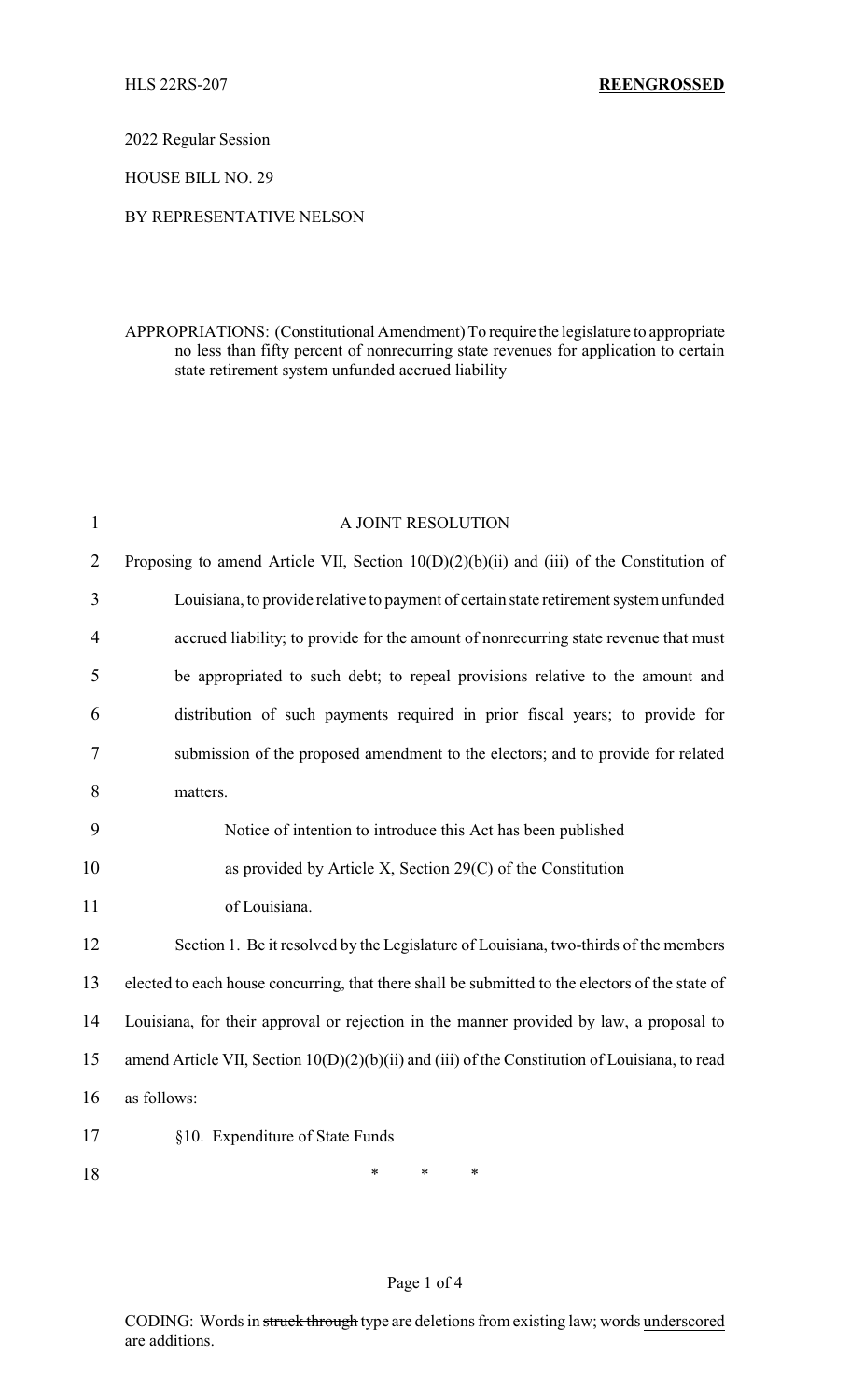| 1  | (D)                                                                                    |
|----|----------------------------------------------------------------------------------------|
| 2  | $\ast$<br>∗<br>∗                                                                       |
| 3  | (2) Except as otherwise provided in this constitution, the appropriation or            |
| 4  | allocation of any money designated in the official forecast as nonrecurring shall be   |
| 5  | made only for the following purposes:                                                  |
| 6  | *<br>∗<br>*                                                                            |
| 7  | (b)(i)                                                                                 |
| 8  | *<br>*<br>∗                                                                            |
| 9  | For Fiscal Years 2013-2014 and 2014-2015 the legislature shall<br>(ii)                 |
| 10 | appropriate no less than five percent of any money designated in the official forecast |
| 11 | as nonrecurring to the Louisiana State Employees' Retirement System and the            |
| 12 | Teachers' Retirement System of Louisiana for application to the balance of the         |
| 13 | unfunded accrued liability of such systems existing as of June 30, 1988, in            |
| 14 | proportion to the balance of such unfunded accrued liability of each such system.      |
| 15 | Any such payments to the public retirement systems shall not be used, directly or      |
| 16 | indirectly, to fund cost-of-living increases for such systems.                         |
| 17 | (iii) For Fiscal Year 2015-2016 and every fiscal year thereafter through               |
| 18 | Fiscal Year 2022-2023, the legislature shall appropriate no less than ten percent of   |
| 19 | any money designated in the official forecast as nonrecurring to the Louisiana State   |
| 20 | Employees' Retirement System and the Teachers' Retirement System of Louisiana          |
| 21 | for application to the balance of the unfunded accrued liability of such systems       |
| 22 | existing as of June 30, 1988, in proportion to the balance of such unfunded accrued    |
| 23 | liability of each such system. Any such payments to the public retirement systems      |
| 24 | shall not be used, directly or indirectly, to fund cost-of-living increases for such   |
| 25 | systems.                                                                               |
| 26 | (iii) For Fiscal Year 2023-2024 and each fiscal year thereafter, the legislature       |
| 27 | shall appropriate no less than fifty percent of any money designated in the official   |
| 28 | forecast as nonrecurring to the state retirement systems for application to their      |
| 29 | unfunded accrued liability. Money appropriated pursuant to this Item shall be          |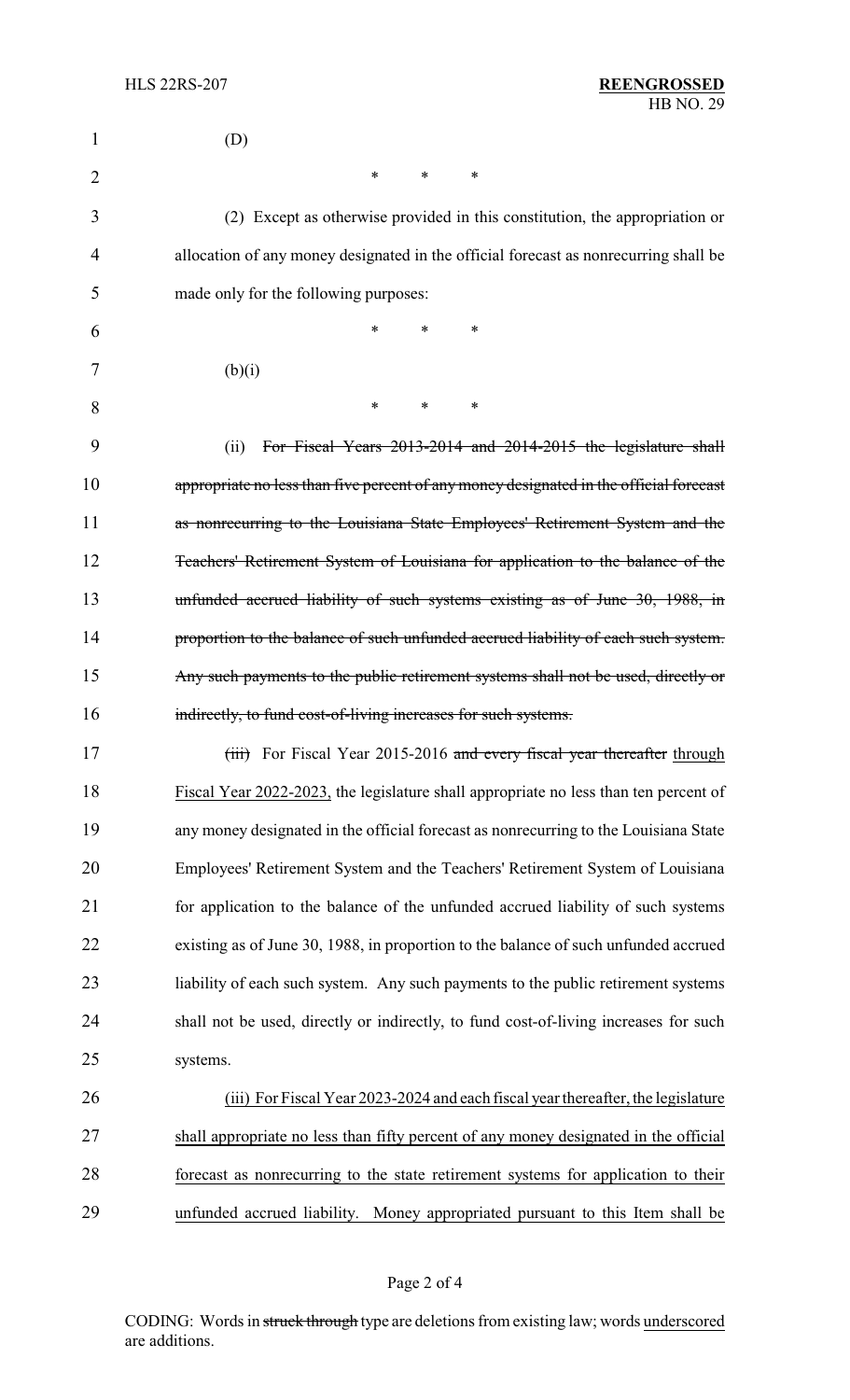| $\mathbf{1}$ | applied by the receiving system to its outstanding positive amortization bases in the         |  |  |
|--------------|-----------------------------------------------------------------------------------------------|--|--|
| 2            | order in which they were created, from oldest to newest. The legislature may                  |  |  |
| 3            | provide by law for a formula to distribute the nonrecurring money between those               |  |  |
| 4            | state retirement systems that have unfunded accrued liability. If the legislature has         |  |  |
| 5            | not provided by law for a distribution formula, nonrecurring money shall be                   |  |  |
| 6            | appropriated pursuant to this Item to each system in the proportion that the system's         |  |  |
| 7            | total unfunded accrued liability bears to the total of all state system unfunded              |  |  |
| 8            | accrued liability, using the most recent system valuations adopted by the Public              |  |  |
| 9            | Retirement Systems' Actuarial Committee or its successor. Any payment to a state              |  |  |
| 10           | retirement system made pursuant to the provisions of this Item shall not be used,             |  |  |
| 11           | directly or indirectly, to fund cost-of-living increases for such system.                     |  |  |
| 12           | *<br>$\ast$<br>$\ast$                                                                         |  |  |
| 13           | Section 2. Be it further resolved that this proposed amendment shall be submitted             |  |  |
| 14           | to the electors of the state of Louisiana at the statewide election to be held on November 8, |  |  |
| 15           | 2022.                                                                                         |  |  |
| 16           | Section 3. Be it further resolved that on the official ballot to be used at the election,     |  |  |
| 17           | there shall be printed a proposition, upon which the electors of the state shall be permitted |  |  |
| 18           | to vote YES or NO, to amend the Constitution of Louisiana, which proposition shall read as    |  |  |
| 19           | follows:                                                                                      |  |  |
| 20           | Do you support an amendment to require that a minimum of fifty percent of                     |  |  |
| 21           | any money designated as nonrecurring state revenue be applied toward the                      |  |  |
| 22           | balance of the unfunded accrued liability of the state retirement systems?                    |  |  |
| 23           | (Amends Article VII, Section $10(D)(2)(b)(ii)$ and $(iii)$ )                                  |  |  |